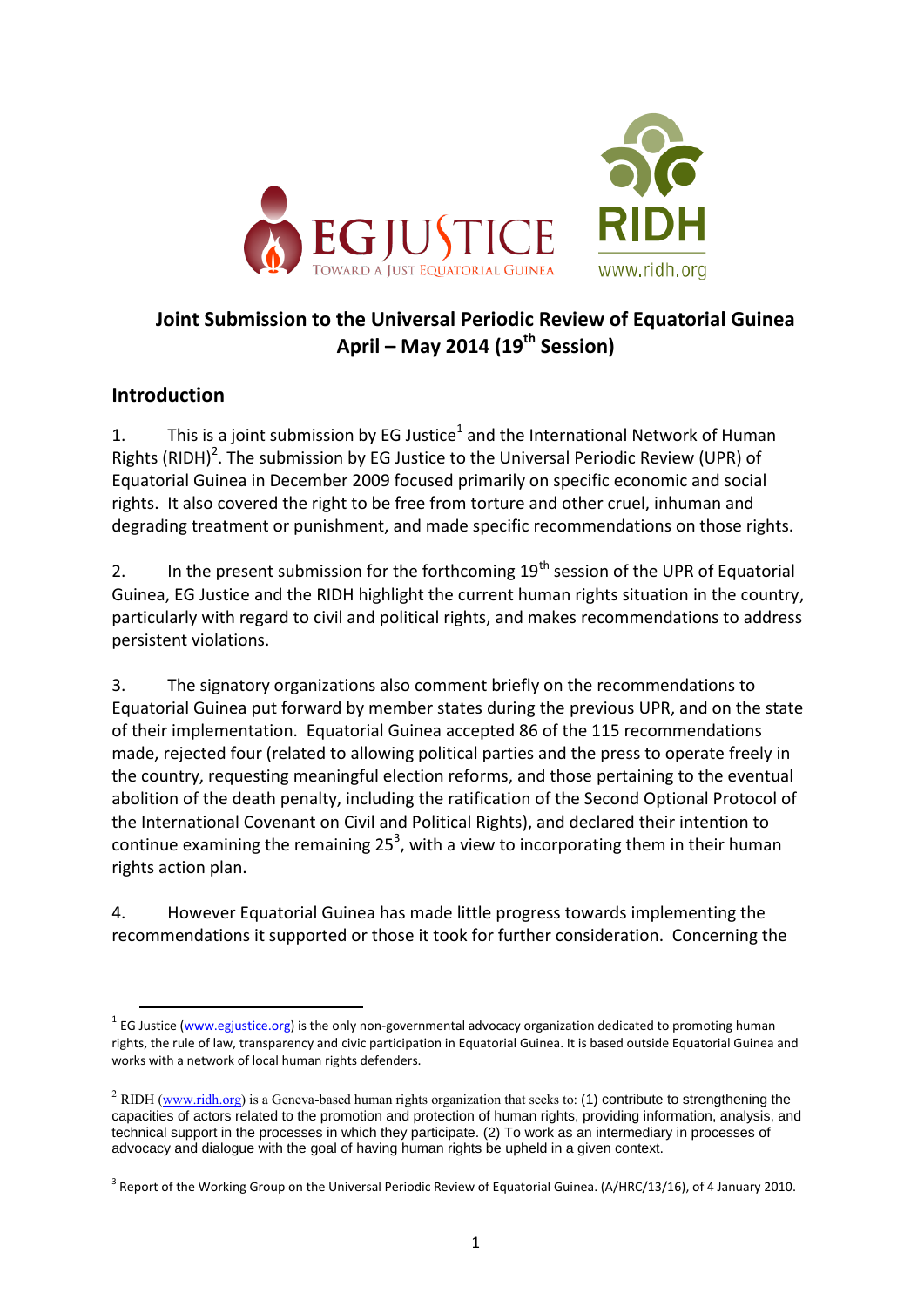right to primary health, education and provision of water and sanitation<sup>4</sup>, the signatory organizations have observed no significant improvements in the attainment of these rights by the people, despite significant government investment in lavish resorts, new cities, hospitals, power plants, and other infrastructure projects that fail to prioritize or address poverty alleviation. According to a report by the International Monetary Fund, health and education expenditure in 2011 accounted for only 3% of total capital spending, of which 1% corresponded to education and 2% to health<sup>5</sup>.

5. Equatorial Guinea has not signed or ratified the Optional Protocol to the International Covenant on Economic, Social and Cultural Rights (ICESCR)<sup>6</sup>, and failed to present its report on the implementation of the Covenant (due in 1990) to the Committee on Economic and Social Rights pre-session in May 2012.

6. In April 2010 the EITI board rejected Equatorial Guinea's candidacy for failure to comply with the organization's rules. One of the EITI requirements for membership is genuine participation of civil society in the process, a requirement that continues to present a serious challenge to the Government. The signatory organizations have learned that in 2012, the Government of Equatorial Guinea sought assistance from the World Bank in the elaboration of its re-application process for EITI membership. The World Bank has since held a series of workshops on transparency in the extractive industry for civil society groups. Nevertheless, related recommendations made during the previous review have still not been implemented<sup>7</sup>.

7. Equatorial Guinea has made little effort to eradicate torture, which continues with almost total impunity, despite the existence of a law banning it. Moreover, Equatorial Guinea has not yet ratified the Optional Protocol to Convention against Torture<sup>8</sup>, a recommendation it took for further consideration.

### **Legal and human rights framework**

8. In March 2011 President Obiang ordered the revision of the Constitution and subsequently appointed a commission, which lacked independence, to draft the reforms. In July the government-controlled Parliament approved the draft reforms without debate, which was then put to a referendum in November. The draft reforms were only disseminated to the public very few days before they were expected to vote on it. The opposition was not given access to the state controlled media to discuss the draft with the electorate. Security forces arrested and incarcerated a prominent political activist from the opposition, Marcial Abaga Barril, without a warrant and on false charges, and other members of the political opposition were harassed ahead of and during the referendum. The reforms were purportedly approved with 97.7% of the vote, and the new Constitution was promulgated in February 2012.

 $\overline{a}$ <sup>4</sup> Ibid, Paragraph 70, recommendations 64-84 made by the following State Members: Angola, Portugal, Canada, Mexico, Chile, Uruguay, Algeria, Spain.

<sup>&</sup>lt;sup>5</sup> International Monetary Fund: Republic of Equatorial Guinea. Staff Report on 2012 Article IV Consultation. March 2013, page 8.

 $^6$  Report of the Working Group on the Universal Periodic Review, op. cit. Paragraph 70, recommendation 4 (Portugal).

 $^7$  Ibid, paragraph 70, recommendations 11-13 (UK and Canada).

 $^8$  Ibid, paragraph 71, recommendation 1, made by UK, France, Chile, Czech Republic, Spain and Argentina).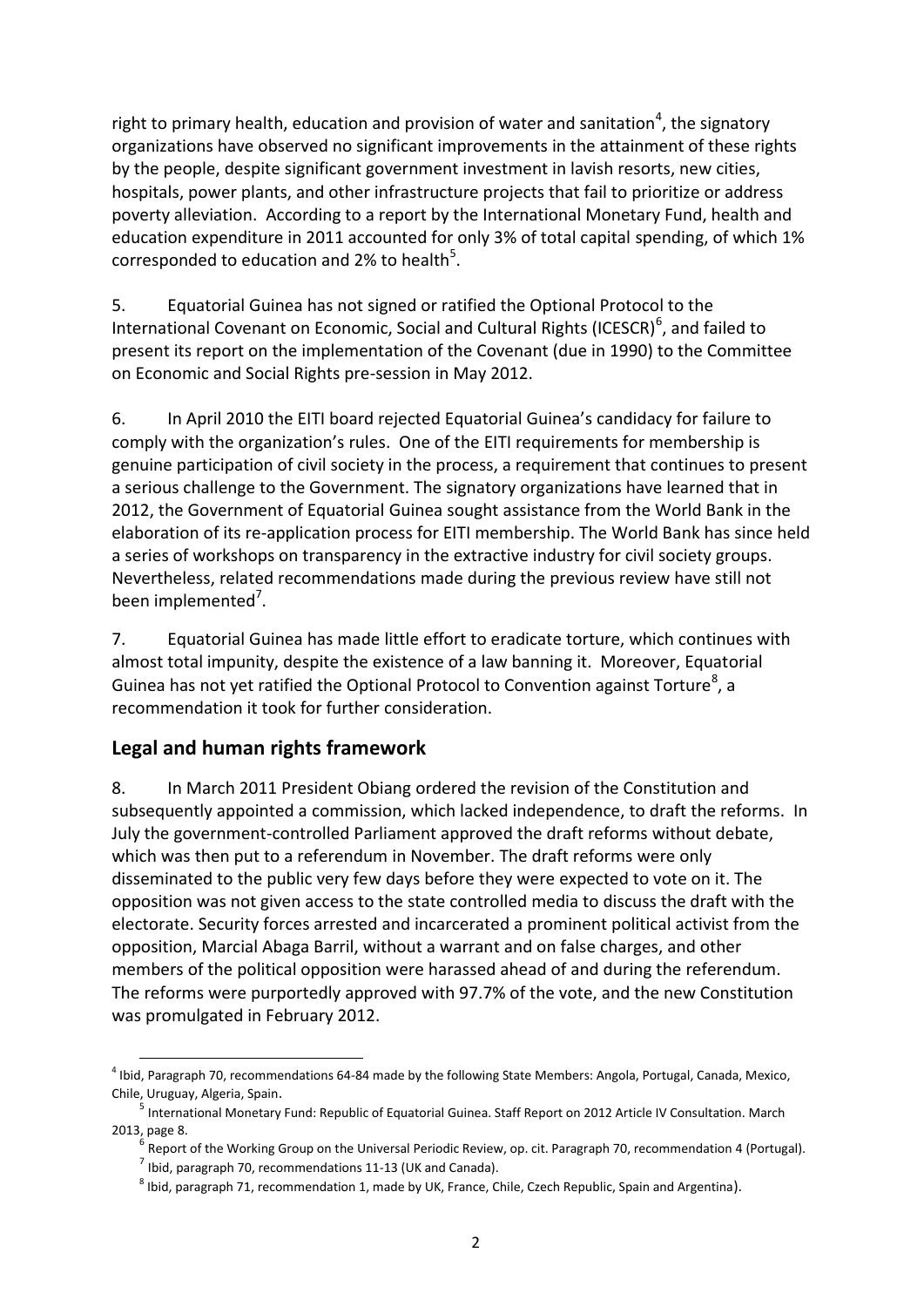9. The new Constitution increased the already-extensive powers of President Obiang and created a new 75-member Senate; 15 of whom will be directly appointed by the President. It also created and gave the President the power to appoint—contrary to the Paris Principles—the members of an Audit Court and an Ombudsman (Defensor del Pueblo). It is therefore doubtful that these institutions will enjoy any independence to fulfil their tasks or, for example, to monitor the conduct of the security forces, or to promote and protect human rights.

10. The Constitution of Equatorial Guinea affirms the State's rights and obligations under international treaties. But, to the knowledge of the signatories, with the exception of law 6/2006 on the Prevention and Punishment of Torture, which reflects some of the provisions of the Convention against Torture, no legislation has been enacted to incorporate the provisions of those treaties into national law.

11. Equatorial Guinea has ratified a number of UN treaties including: The International Covenant on Economic, Social and Cultural Rights (ICESCR); International Convention on Civil and Political Rights (ICCPR) and its First Optional Protocol; Convention on the Elimination of All Forms of Discrimination against Women and its Optional Protocol; Convention on the Rights of the Child and its Optional Protocol on the sale of children, child prostitution and child pornography; Convention against Torture and Other Cruel, Inhuman or Degrading Treatment or Punishment (CAT). However, it has thus far ignored its reporting obligations under almost all of these treaties, and it has not ratified or taken steps towards ratification of other treaties, as recommended in its previous review, including: The Optional Protocol to the ICESCR; the Second Protocol to the ICCPR aiming at the abolition of the death penalty; the Optional Protocol to CAT; the Convention for the Protection of All Persons from Enforced Disappearances and its Optional Protocol; International Convention on the protection of the Rights of All Migrant Workers and Members of their Families<sup>9</sup>.

### **The Human Rights Context**

12. For all its rhetoric and international human rights commitments the Equatorial Guinea State continues to engage in politically motivated arrests, arbitrary, warrantless, and prolonged incommunicado detentions, and criminal prosecutions to intimidate or punish dissidents. Security personnel and other officials continue to use torture as a means of punishment against criminal suspects with impunity. Judges lack the requisite training and independence to adjudicate, hold security forces accountable for human rights violations, and protect the due process rights of victims. Thus, the culture of impunity persists, and the systematic crackdown on freedoms of the press, expression, association, and assembly has increased, especially since the popular uprisings in North Africa and the Middle East, and in the weeks preceding national elections**.**

 $\overline{a}$ 9 Ibid, paragraph 70, recommendations 1-8 (UK, France, Chile, Czech Republic, Spain Argentina, Slovenia, Sweden, Azerbaijan, Nigeria and Mexico).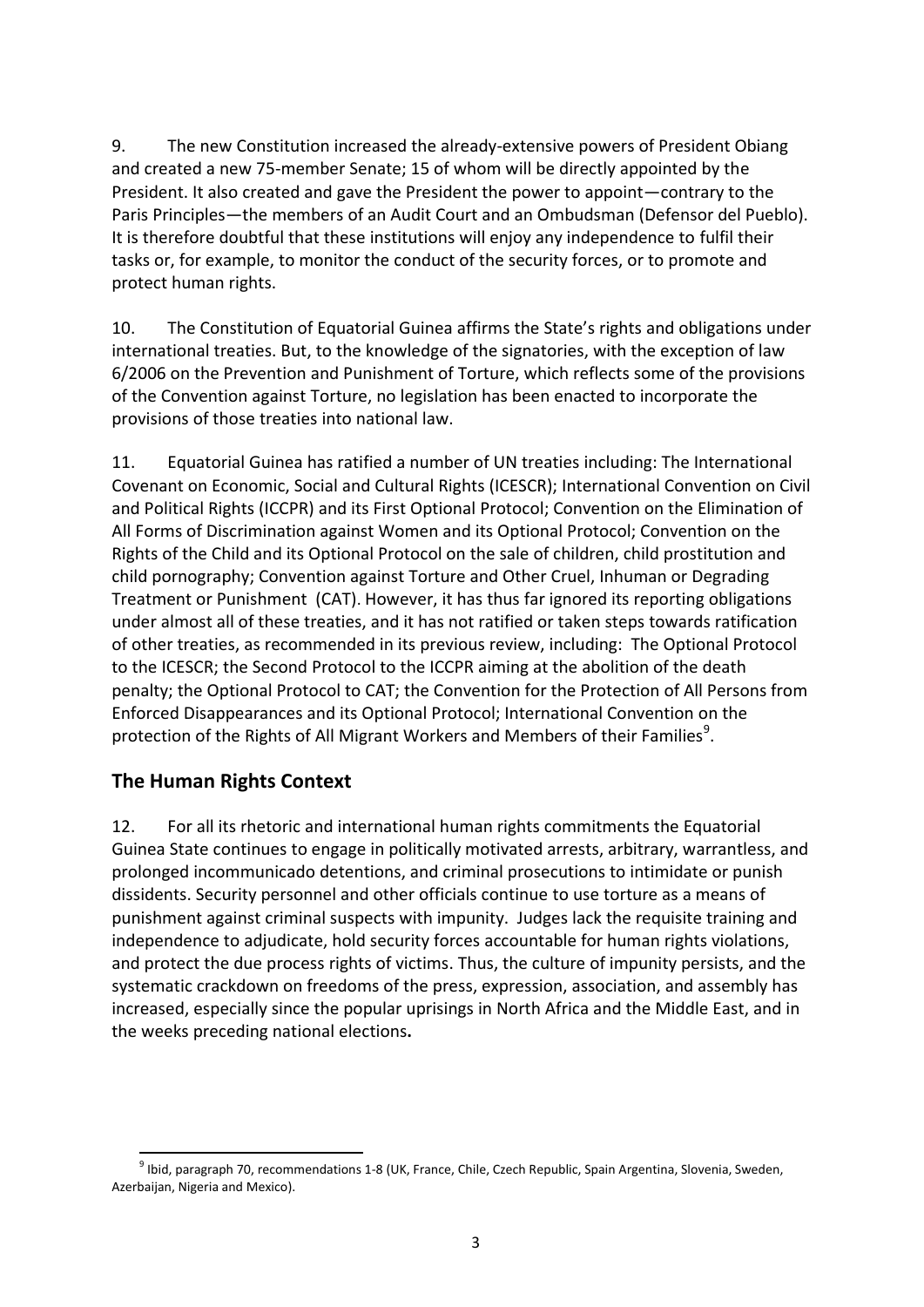## **Harassment and arrest of Human Rights Defenders**

13. Human rights organizations cannot register or operate as such in Equatorial Guinea. There is only a small number of lawyers and individual human rights defenders who operate under the auspices of organizations with a more tolerated mandate, and in a very hostile environment. These individuals are routinely harassed, risk losing their jobs or professional licenses, and are frequently arrested without a warrant, often on orders of political authorities, and occasionally convicted and imprisoned on spurious charges.

14. Wenceslao Mansogo Alo, a medical doctor and prominent member of the political party, Convergencia para la Democracia Social- CPDS (Convergence for Social Democracy) and well-known human rights activist, was arrested without a warrant in Bata on 9 February 2012, in connection with the death of a female patient during surgery. Without presenting any evidence, the deceased's family had accused Dr Mansogo of mutilating her body. Two reports of post-mortem examinations (one of which was conducted by the then Minister of Health) confirmed that the body was intact and that the woman had died of a heart attack. Nevertheless, again without supporting evidence, the minister claimed that the heart attack had been caused by maladministration of anaesthesia. In May, Dr Mansogo was convicted of medical negligence and sentenced to three years' imprisonment and ordered to pay compensation to the family of the deceased and the State. The political nature of the imprisonment of Dr Mansogo became patently obvious during court proceedings. The prosecution failed to present any evidence to substantiate its charges, and members of the deceased's family admitted in court another member of the family—a police officer in Bata Central Police station–coerced them into lodging the complaint against Dr Mansogo. Dr Mansogo was released under a partial Presidential pardon in June that still requires that he close his clinic and refrain from practicing his profession for five years and pay damages.

15. Subsequently, one of Dr Mansogo's lawyers, Ponciano Mbomio Nvo, was suspended from legal practice for two years by the Bar Association, which is far from independent, for alleged misconduct. He was not given a chance to refute the accusation. His suspension appeared to be politically-motivated, related to criticism he made of the authorities in his closing remarks in the trial of Wenceslao Mansogo, as well as to a case of corruption he was working on in which members of the government and the judiciary were apparently implicated.

16. Another human rights defender and lawyer Fabián Nsue Nguema, was arrested without a warrant on 22 October 2012 at Black Beach prison, Malabo, where he had gone to see his client Agustín Esono who had been arrested a week earlier. Fabián Nsue was held in Black Beach prison for three days. The authorities refused to reveal his whereabouts, although his car could be seen parked inside the prison precinct. After three days he was transferred to Malabo's Central Police Station, from where he was released without charge on 30 October. The police alleged that Fabián Nsue's client had implicated him in a plot to destabilize the country.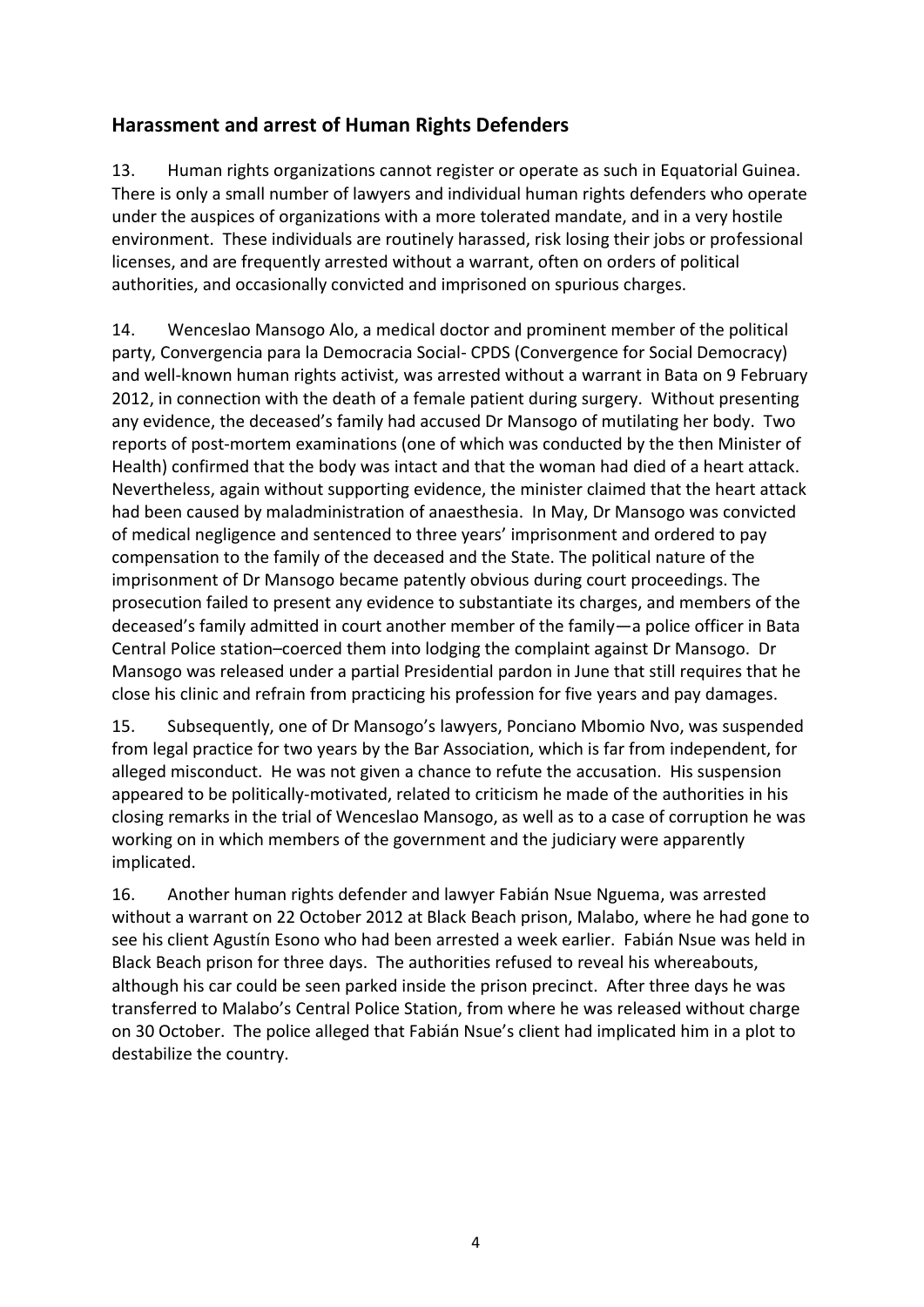### **The right to liberty and not to be arbitrarily arrested**

17. This right is guaranteed by the Constitution<sup>10</sup>, but it is easily ignored. Political opponents, whether real or perceived, are routinely harassed, arrested and held for varying periods, often incommunicado and without charge. Lawyer Fabián Nsue's client, Agustín Esono, a teacher, was arrested in Bata on 17 October 2012, and transferred to Black Beach prison in Malabo. He was held incommunicado for over a week. During that time, according to his lawyer, Agustin was tortured several times. He was arrested after exchanging money for a French national. However, he was accused of financing a plot—led by an exiled political opponent—to destabilize the country. Almost a year later<sup>11</sup>, he remains in Black Beach prison without charge or trial. As a result of the torture he was subjected to, he is said to suffer from permanent impairment of his hearing in his left ear.

18. National and foreign<sup>12</sup> business associates of government officials and the President's family have also been arrested in what appears to be an attempt to silence them and stop them from testifying in corruption-related cases brought against the President's family and their assets in the USA, Spain, and France. Florentino Manguire, a former employee of President Obiang's eldest son, the Second Vice President, spent two years in prison out of a three-year sentence for alleged misappropriation of company assets. He was arrested in Bata in May 2010, and held without charge or trial for a year. He was released by a presidential pardon in June 2012, only to be arrested again, two months later, and accused of providing third parties with documents relating to the President's son's timber business. Two days after his arrest he was transferred to Malabo central police station, where he was held, uncharged, until his release on 23 August, which coincided with mounting international pressure from rights groups demanding the release of Wenceslao Mansogo and other political prisoners.

19. Roberto Berardi, an Italian citizen and business partner of President Obiang's eldest son in a civil construction company, was arrested without a warrant in January 2013 in Bata, held without charge for several weeks and reportedly tortured. After three weeks in detention he was informed that his business partner, the Second Vice President, had accused him of theft of company assets. Late in 2012 Mr. Berardi learned of the asset forfeiture case by the United States Department of Justice against the US-based properties purchased by his partner with transferred company funds. He subsequently raised the matter with his partner, and this resulted in his arrest and imprisonment. At the time of writing, Roberto Berardi is serving a two year and six month jail sentence, after a sham trial. There are reasons to believe that the arrest and imprisonment of Roberto Berardi was instigated to pre-empt the possibility of his being called by US prosecutors, as a witness against his partner.

 $\overline{a}$ 

 $^{10}$  Ley Fundamental de Guinea Ecuatorial, - Reformed Constitution of 16 February y 2012. Article 13, paragraph 1 (m. and paragraph 1 (n).

<sup>&</sup>lt;sup>11</sup> At the time of making this submission.

<sup>12</sup> See article "La extorsión de los Obiang- Inversores españoles revelan cómo perdieron sus empresas en Guinea Ecuatorial. Los empresarios se asociaron con los hijos de Obiang. Jueces franceses recaban sus testimonios en Madrid y les toman declaración en Anticorrupción" in the Spanish newspaper, El País of 24 March 2013, which can also be found in: [http://politica.elpais.com/politica/2013/03/22/actualidad/1363976497\\_597498.html](http://politica.elpais.com/politica/2013/03/22/actualidad/1363976497_597498.html).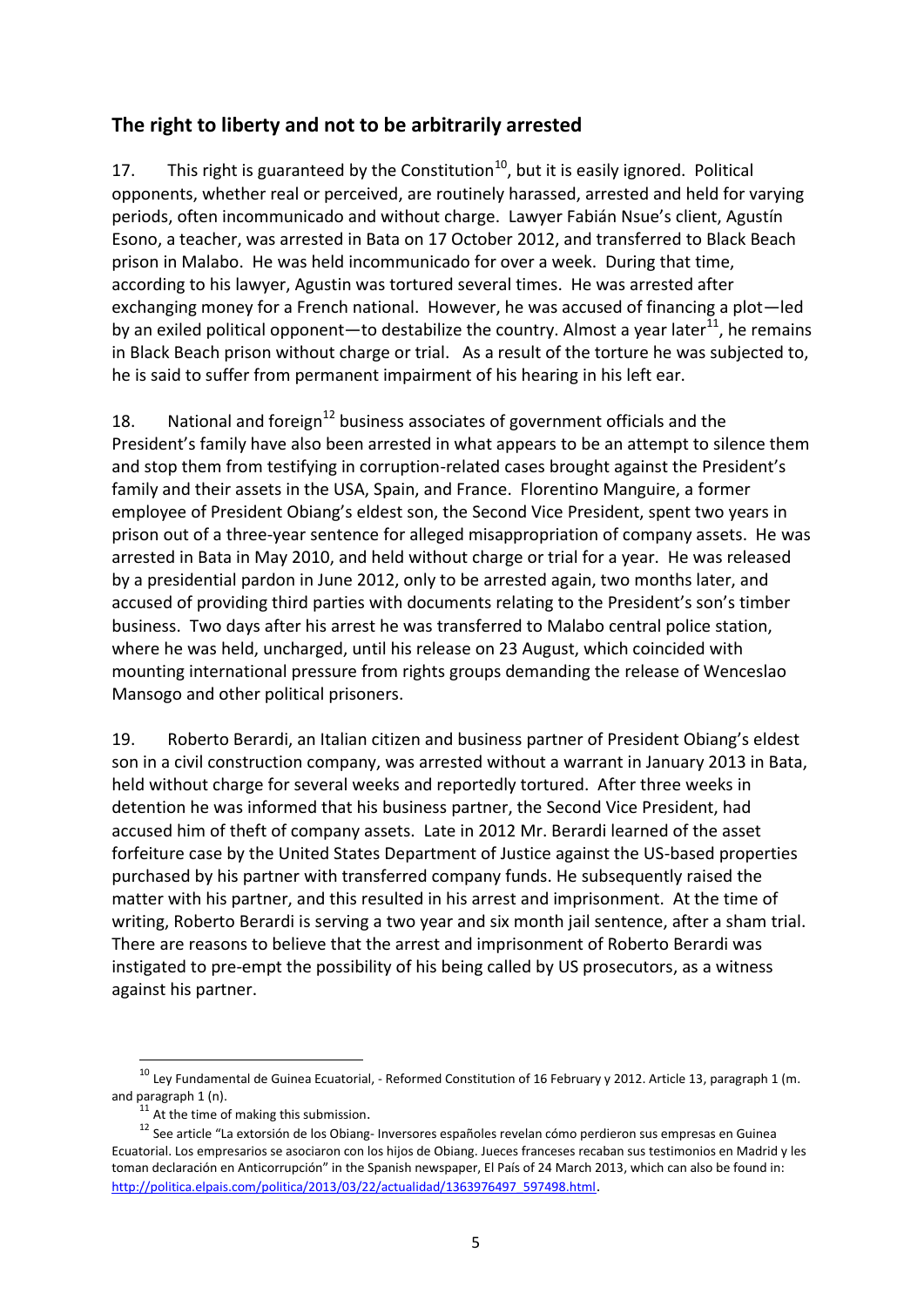# **Freedom from torture and ill-treatment and other cruel, inhuman or degrading treatment**

20. Despite the existence of a law forbidding torture, police and soldiers continue to torture civilians with impunity. Little effort has been made to implement the law or the recommendations of the UN Special Rapporteur on Torture<sup>13</sup>. To our knowledge, the government pursued one case of torture. Nevertheless, the perpetrator soon received a presidential pardon and received a military promotion. While fewer political detainees have been subjected to physical torture or ill-treatment in the past four years, they are nevertheless subjected to other forms of inhuman treatment such as being held incommunicado. Torture is used to extract confessions, or as a form of punishment for criminal suspects.

21. Foreign nationals suspected of being undocumented migrants are frequently targeted and ill-treated by the security forces in periodic raids on their homes and neighbourhoods. They are often beaten, have their property stolen, and are imprisoned and held in inhuman conditions for weeks or months before eventually being deported, often regardless of their legal status in the country.

# **Violations of the right to life - unlawful killings**

22. Police and soldiers continue to violate the right to life, which is guaranteed by the country's Constitution<sup>14</sup>. The victims of such violations include foreign nationals. Most are killed for refusing to pay bribes at illegal road checkpoints. Some are shot, others beaten to death. At least three such cases were reported in 2012: in May police beat a Nigerian national to death for refusing to provide an official with extra fuel.

23. In another incident also in May, Oumar Kone, a Malian national was shot in the head at point blank range by a soldier for refusing to pay a bribe at a road block. According to the Malian consul in Malabo, he was the sixth Malian national to be killed by security personnel in Equatorial Guinea since  $2011^{15}$ . Later, in November, another Malian national was beaten to death at a roadblock by a soldier for refusing to pay a fine.

# **Freedom of expression, assembly and association and freedom of the press**

24. These rights are not respected despite being enshrined in the Constitution and national law<sup>16</sup>. The government exerts total control over the media, and journalists are subject to harassment, dismissal and even arrest when they show any degree of

 $\overline{a}$ 

<sup>&</sup>lt;sup>13</sup> "Promotion and protection of All Human Rights, civil, political, Economic, Social and Cultural Rights, including the Right to Development: Preliminary note of the Special Rapporteur on torture and other cruel, inhuman or degrading treatment or punishment, Manfred Novak – Mission to Equatorial Guinea" A/HRC/10/44/Add.1 (23 January 2009).

<sup>14</sup> Ley Fundamental de Guinea Ecuatorial, Op. cit. Article 13, para 1 (a).

<sup>&</sup>lt;sup>15</sup> Reported by APA on 5 May 2012. Found in http//www.malijet.com/les\_faits-divers\_au-mali/43099-

guinee%C3%A9e-equatoriale%E2%80%93mail-%3A-un-malien-de-24-ans-tu%C3%A9-%C3%AO-bata-par-un-html.

 $16$  Article 13.1 (b); 13.1 (k). Ley Fundamental de Guinea Ecuatorial, op cit.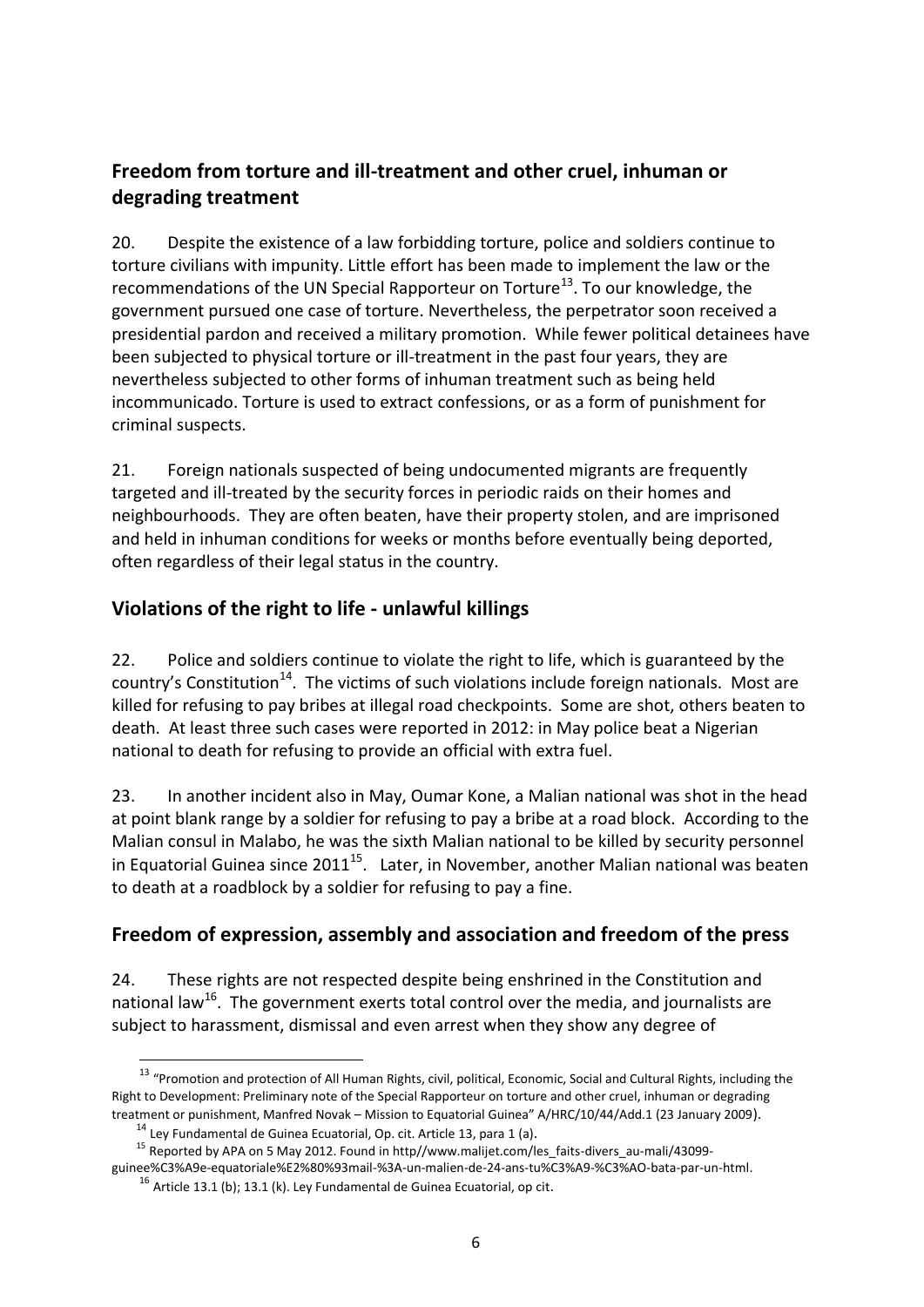independence, or report on subjects deemed as damaging to the authorities or the country's image.

25. In February 2010 a Radio Bata journalist was arrested without a warrant immediately after he reported the discovery of several bodies, believed to be victims of human trafficking, in a landfill outside the city. Two months later, a foreign news agency correspondent was also arrested without warrant at Malabo airport on the grounds that he did not have special accreditation to cover the arrival of Economic and Monetary Community of Central Africa (CEMAC) heads of state for the inauguration of CEMAC's parliament.

26. In February 2011 the government ordered a news blackout on events in North Africa. A month later a radio journalist was suspended and beaten for reporting on the situation in Libya. Foreign journalists are not spared harassment. In June, three members of the German television network ZDF were arrested, detained for five hours and expelled from the country for interviewing the leader of the opposition party CPDS and filming the Malabo slums.

27. Freedom of assembly is severely curtailed. Following mass uprisings in North Africa and the Middle East in March 2011, all demonstrations—except those orchestrated by the government—were banned. To enforce the ban, security personnel were deployed in the streets of all the main cities.

28. One demonstration planned by political activists in May 2013, and another one planned by the main political opposition party for June in Malabo were forbidden and the authorities threatened to use force against demonstrators. In both instances, the organizers sought and were denied a permit to hold a peaceful march. Security personnel were deployed in large numbers to pre-empt any possible demonstration, with the proposed demonstration sites blocked off by tanks, and helicopters hovering overhead. Organizers of the May demonstration were arrested, including lawyer, Fabian Nsue Nguema, Enrique Nsolo Nzo, Jerónimo Ndong and Clara Nsegue Eyí "Lola", who was confined to the town of Mongomo, where she remains imprisoned, without charge.

29. Since May 12, following the first request by political activist to hold a peaceful demonstration, the government has blocked off access to the web sites of opposition political parties, dissident groups and social networking site Facebook. All the affected sites remain inaccessible via the government provided networks, while the government's and the ruling party's web sites have been fully accessible and were never interrupted.

### **Recommendations**

30. The government of Equatorial Guinea should:

 Ratify all the human rights treaties still pending, as recommended in the first review in 2009, specifically: the Optional Protocol to CAT; the Optional Protocol to the ICESCR; the Second Protocol to the ICCPR aiming at the abolition of the death penalty; the Convention for the Protection of All Persons from Enforced